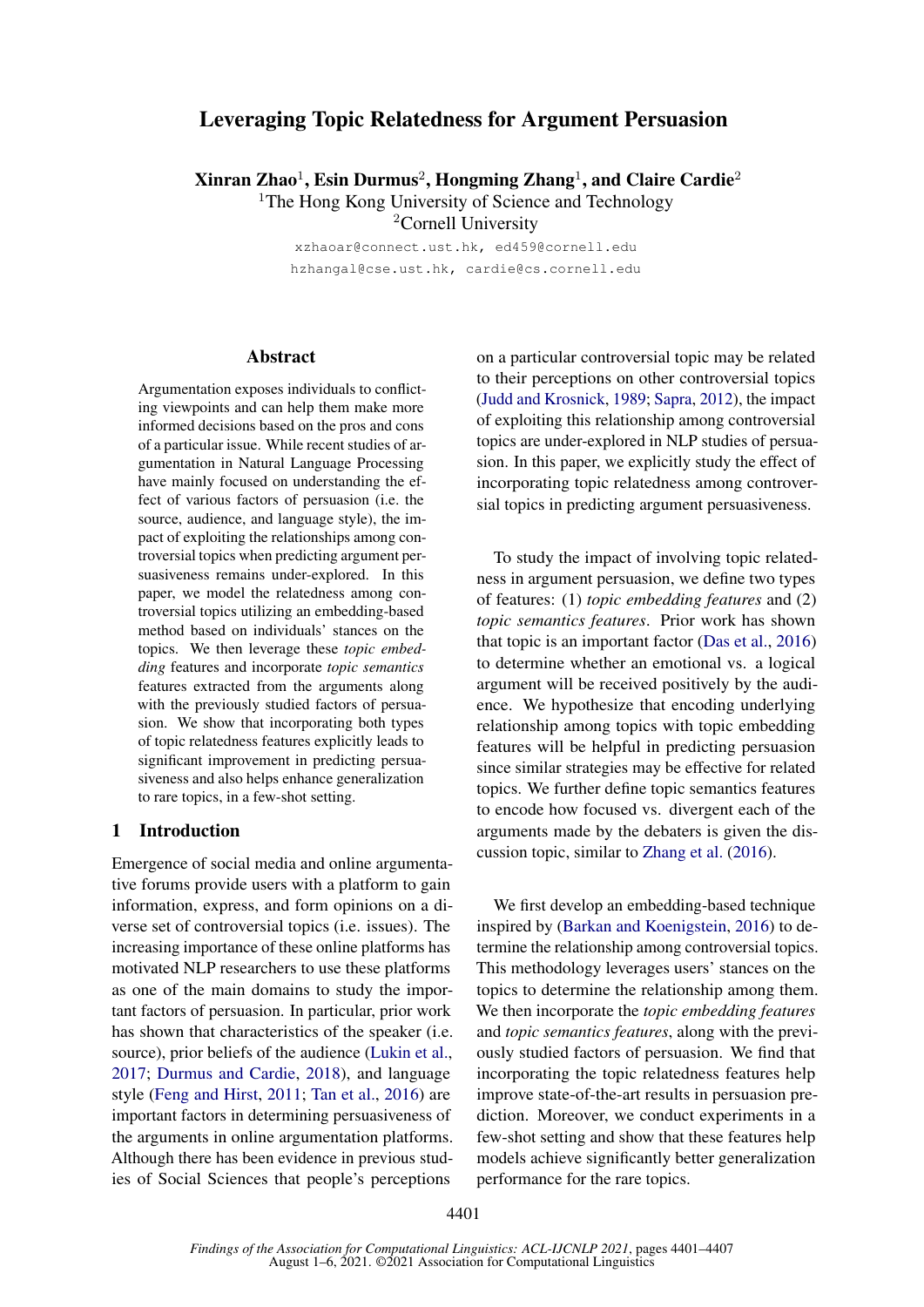### 2 Dataset

We use DDO [\(Durmus and Cardie,](#page-4-3) [2019\)](#page-4-3) for our study. DDO includes 67,315 debates from 23 different categories, 36,294 users with their background information (e.g. political ideology, and religious ideology), and 198,759 votes from the users when they are as readers of these debates. For each debate, two debaters with different viewpoints express their opinions on a controversial topic in rounds. After the debate, voters evaluate the debaters with respect to various criteria and they share whether any of the debaters changed their stance on the topic. Users also have an opportunity to share their demographic and ideological information such as gender, ethnicity, income level, education level, political ideology, and religious ideology. They also share their stance on a pre-defined list of controversial topics (i.e. BIG IS-SUES, such as *Abortion*, *Gay Marriage*, and *Global Warming* etc.)<sup>[1](#page-1-0)</sup> that we use to determine semantic relatedness among these controversial topics.

### 3 Methodology

#### <span id="page-1-2"></span>3.1 Topic Related Embeddings

Topic Embeddings. To capture the underlying relatedness between the debate topics, we learn the embedding for each controversial topics with a method inspired by [Barkan and Koenigstein](#page-4-2) [\(2016\)](#page-4-2). We hypothesize that the users' opinions (i.e. whether they are SUPPORTING or OPPOSING) on similar topics are related. We treat a set of controversial issues with the same stance from a user as a set of words appearing in the same context and use adapted Skip-gram algorithm proposed by [\(Mikolov et al.,](#page-5-4) [2013\)](#page-5-4). The embedding vectors are optimized by predicting the topic similarity that is defined as the probability that a pair of topics appearing in the same group with respect to users' opinions. We then can use these vectors to compare the similarity of each pair of the big issues.

Table [1](#page-1-1) shows the most similar controversial issues for each of the given issues, where the similarity is calculated by the cosine similarity between the embedding vectors. We observe that some of these associations can be more related to relatively intuitive topic similarity between these issues (i.e., *Capitalism* and *Flax Tax*, and *Environmental Protection* and *Global Warming Exists*). However, in

<span id="page-1-1"></span>

| <b>Issue</b> | Top similar issues: Similarity |  |  |
|--------------|--------------------------------|--|--|
|              | Iran-Iraq War: 0.90            |  |  |
|              | Electoral College: 0.85        |  |  |
| Torture      | Border Fence: 0.85             |  |  |
|              | Military Intervention: 0.74    |  |  |
|              | Racial Profiling: 0.71         |  |  |
|              | Minimum Wage: 0.97             |  |  |
| Welfare      | Occupy Movement: 0.86          |  |  |
|              | Medicaid & Medicare: 0.85      |  |  |
|              | Labor Union: 0.84              |  |  |
|              | National Health Care: 0.84     |  |  |
|              | <b>Flat Tax: 0.80</b>          |  |  |
|              | Social Programs: 0.73          |  |  |
| Capitalism   | Electoral College: 0.69        |  |  |
|              | Affirmative Action: 0.69       |  |  |
|              | Stimulus Spending: 0.66        |  |  |
|              | Medical Marijuana: 0.93        |  |  |
| Environment  | Abortion: 0.85                 |  |  |
|              | Global Warming Exists: 0.85    |  |  |
| Protection   | Drug Legalization: 0.82        |  |  |
|              | <b>United Nations: 0.82</b>    |  |  |

Table 1: Most similar issues for *Torture*, *Welfare*, *Capitalism*, and *Environment Protection* issues.

some cases, the similarity between controversial issues may have more complicated motivations such as users' underlying ideologies (i.e., as in the case of *Environmental Protection* and *Abortion* which can be justified by the study conducted by [Sapra](#page-5-3) [\(2012\)](#page-5-3)). Therefore, this method may help identify relationships among controversial issues that are not as intuitive to come up with.

Topic-Centric Attribute Embeddings. There is evidence showing there is a strong association between the users' demographics and their stances towards controversial topics [\(Sapra,](#page-5-3) [2012;](#page-5-3) [Tedin](#page-6-2) [et al.,](#page-6-2) [1977\)](#page-6-2). Although prior studies of persuasion has studied the effect of users' attributes on persuasiveness [\(Lukin et al.,](#page-5-0) [2017;](#page-5-0) [Durmus and Cardie,](#page-4-0) [2018,](#page-4-0) [2019\)](#page-4-3), they did not explicitly model the relationship between the users' attributes and their stance towards the controversial topics. To explicitly model this relationship, we create embeddings for users' attributes in a similar way as the issue embeddings introduced in Section [3.1.](#page-1-2) We optimize the embeddings with the probability of a certain attribute appearing with a given issue-stance pair for each particular user.

Table [2](#page-2-0) shows top similar issue-stance combinations for users with given political and religious ideology categories. Similarly, we calculate similarity by the cosine similarity between the embedding vectors. This approach reveals certain associations between users attributes (e.g. Political Ideology) and their stances (e.g. PRO vs. CON) towards certain controversial issues (e.g. *Gay Marriage*). For

<span id="page-1-0"></span><sup>&</sup>lt;sup>1</sup>See <https://www.debate.org/big-issues/> for the full list of the Big Issues.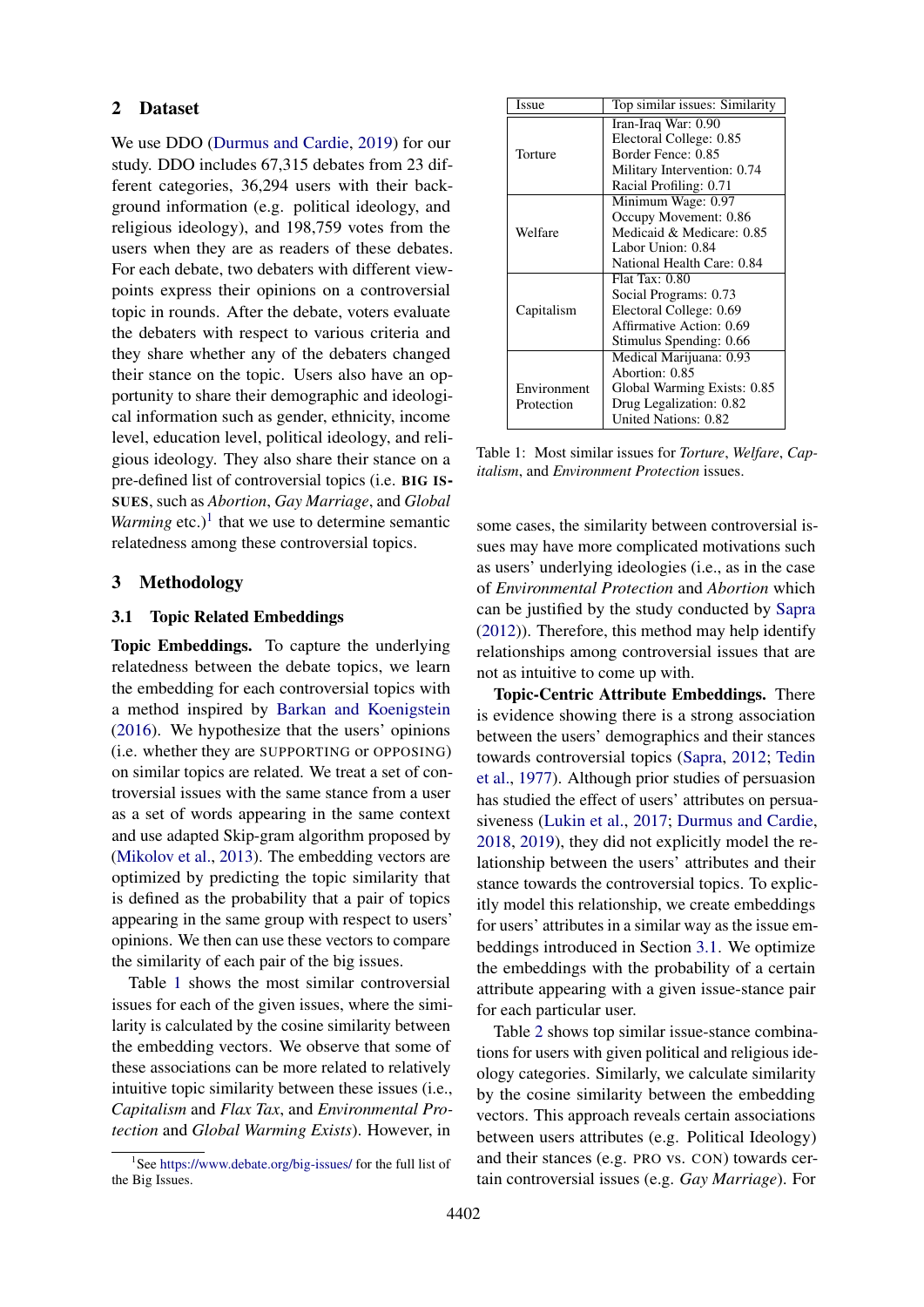<span id="page-2-0"></span>

| Ideology     | Issue-stance: Similarity           |
|--------------|------------------------------------|
| Conservative | Gay Marriage-CON: 0.94             |
|              | Abortion-CON: 0.93                 |
|              | Global Warming Exists-CON: 0.92    |
|              | Euthanasia-CON: 0.92               |
|              | Border Fence-PRO: 0.92             |
|              | Death Penalty-PRO: 0.89            |
| Liberal      | Gun Rights-CON: 0.87               |
|              | Environmental Protection-PRO: 0.83 |
|              | Medicaid & Medicare-PRO: 0.83      |
|              | Affirmative Action-PRO: 0.83       |
|              | Global Warming Exists-PRO: 0.82    |
|              | Barack Obama-PRO: 0.81             |

Table 2: Most similar issue-stance combinations for the given categories of *Political Ideology*.

example, we find that users with *Conservative* vs. *Liberal* political ideologies has different views on *Global Warming* (i.e. CON vs. PRO respectively) issue looking at the similarity of corresponding embeddings.

# <span id="page-2-1"></span>3.2 Predicting Persuasiveness

We aim to predict which debater, either the PRO or CON side, expresses more persuasive arguments in the debate (i.e., received more votes for the *"Made more convincing arguments"* criterion.).

Debate Topic Representation. We collect debates related to list of issues in BIG ISSUES by using the words of these issues as keywords (e.g. debate topic *"Abortion should be illegal if it pregnancy does not endanger the mother's life and she is adult."* is related to BIG ISSUE "ABORTION"). The dataset includes 2,893 debates and 10,441 votes. We represent the debate topic with the topic embedding of the corresponding BIG ISSUE as introduced in Section [3.1.](#page-1-2) We further encode the text of the debate topic with a fine-tuned BERT [\(Devlin et al.,](#page-4-4) [2019\)](#page-4-4) taking average embedding of all the tokens to get the representation of the topic semantics. We concatenate these two types of embeddings to get the final representation of the debate topic.

Representing User Information. Previous work shows that both characteristics of the debaters and the audience and the linguistic features of the debate arguments are important factors in persuasion studies [\(Lukin et al.,](#page-5-0) [2017;](#page-5-0) [Durmus and Cardie,](#page-4-0) [2018,](#page-4-0) [2019;](#page-4-3) [Longpre et al.,](#page-5-5) [2019\)](#page-5-5). Similar to prior work, to encode the background information, we first represent the user background with one-hot representation (ONE-HOT) to capture the users' selections on the categories (e.g., gender, political ideology, religious ideology, and etc.) or the opinion similarity with the voters. However, this

<span id="page-2-2"></span>

Figure 1: Overall model structure. *User, Semantic, Embedding* blocks denote the encoders for user information, argument semantics, and topic embedding. *FFNN* is a multi-layer feed-forward neural network.

representation can be very sparse and not relevant to the topic information. Therefore, we also experiment with the topic-centric embedding-based method (ATT-EMB) proposed in Section [3.1.](#page-1-1) We compute the background similarity as the cosine similarity of the representation vectors for the users (i.e., debaters and voters).

Linguistic Features. Consistent with the prior work [\(Durmus and Cardie,](#page-4-0) [2018\)](#page-4-0), to encode the arguments in the debates, we extract linguistic features including the information about the style (i.e., length, links), sentiment polarity, subjectivity [\(Wilson et al.,](#page-6-3) [2005\)](#page-6-3), and argument lexicon features [\(Somasundaran and Wiebe,](#page-5-6) [2010\)](#page-5-6)) etc. Similar to the topic semantics introduced in Section [3.2,](#page-2-1) we also represent the semantics of the arguments with the same fine-tuned BERT.

Proposed Model. We employ a model that contains separate encoders to represent the debater characteristics, arguments, and topic-related features, as shown in Figure [1.](#page-2-2) The model encodes the debater's background information and opinions towards the BIG ISSUES, and combines the linguistic features extracted from arguments to represent the users. For the text in the debate, the model consists a siamese network structure (*Semantic* Block + *FFNN* block) [\(Reimers and Gurevych,](#page-5-7) [2019\)](#page-5-7) to encode the relation between arguments and debate topics. Then, the model extracts the issue representation from the pretrained issue embedding introduced in Section [3.1.](#page-1-2) Finally, the user representation, together with the representation for the argument semantics and topic embedding, is passed through a multi-layer feed-forward neural network to predict the voter's perception on the persuasiveness.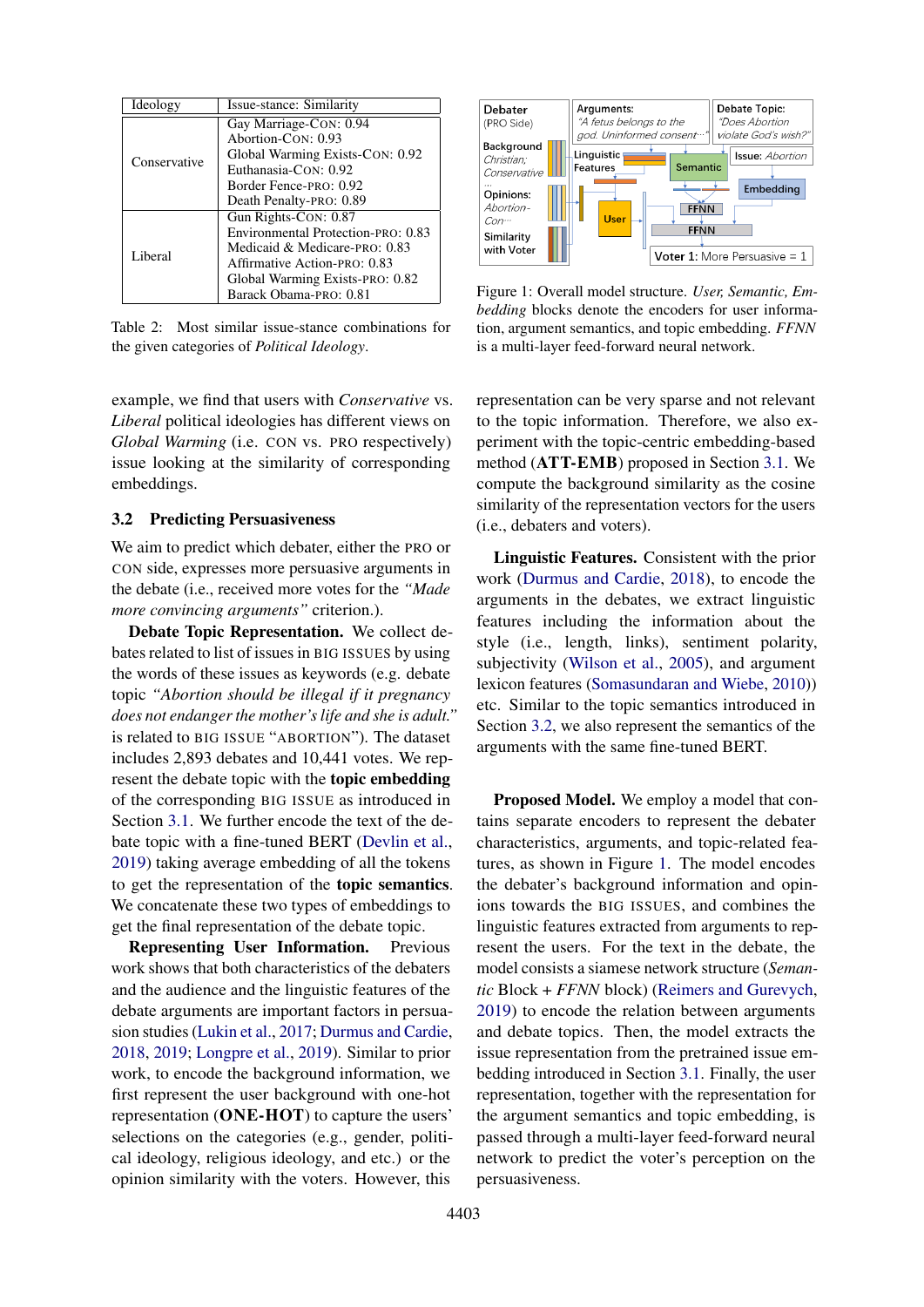<span id="page-3-2"></span>

| Model                               | F1(%)              |
|-------------------------------------|--------------------|
| Majority                            | 33.25              |
| Bi-LSTM+Glove                       | 33.41              |
| <b>SBERT</b>                        | 50.05              |
| <b>ONE-HOT+Linguistic+Topic SVM</b> | $41.\overline{38}$ |
| <b>ATT-EMB+Linguistic SVM</b>       | 53.51              |
| ATT-EMB+Linguistic+Topic SVM        | 59.04              |
| <b>Ours with ONE-HOT</b>            | 57.03              |
| Ours W/O ARGUMENT                   | $63.\overline{81}$ |
| <b>Ours W/O ATT-EMB</b>             | 51.33              |
| Ours W/O TOPIC                      | 64.21              |
| Ours                                | 65.62              |

Table 3: Macro F1 scores. Ours denotes the model explained in Figure [1.](#page-2-2) We split the collected debates to train  $(70\%)$ , validation  $(15\%)$ , and test  $(15\%)$  sets.

### 4 Baselines

(1) Majority Baseline: We assign the label that appears the most in training set to be the prediction for all test instances. (2) SVM: We concatenate debate topic representation, user and linguistic features and classify with SVM with RBF kernel. (3) Bi-LSTM [\(Hochreiter and Schmid](#page-5-8)[huber,](#page-5-8) [1997\)](#page-5-8): Following [\(Durmus et al.,](#page-5-9) [2019;](#page-5-9) [Li et al.,](#page-5-10) [2020\)](#page-5-10), We encode the arguments and topic representation with bidirectional LSTM encoders and use a  $FFNN$  as classification head<sup>[2](#page-3-0)</sup>. (4) SBERT [\(Reimers and Gurevych,](#page-5-7) [2019\)](#page-5-7): Sentence-BERT (SBERT) has demonstrated that fine-tuning BERT in a Siamese/Triplet network architecture achieves the state-of-the-art results over various sentence-level classification benchmarks. We use a Siamese network to encode the sentence representation from arguments and debate topics.

#### 5 Results

Model Ablations. The full proposed model contains three parts: user-based features (which can be represented by one-hot vectors or topic-centric user embeddings), argument-based features, and topic-based features. To understand the contribution of each component to prediction performance, we conduct ablation studies for the settings where (1) Using ATT-EMB (i.e. topic-centric user embeddings proposed in this work) vs. ONE-HOT representation to encode the user background, (2) Removing the representation for user background (W/O USER), (3) Removing the argument features and (W/O ARGUMENT) (4) Removing the topic-

<span id="page-3-3"></span>

| Model                    | Frequent   Rare |       |         |
|--------------------------|-----------------|-------|---------|
| <b>Ours with ATT-EMB</b> | 63.31           | 60.12 | $-3.19$ |
| Ours w/o ATT-EMB         | 56.25           | 52.65 | $-3.60$ |
| Ours w/o TOPIC-EMB       | 64.20           | 58.37 | $-5.83$ |

Table 4: Results (%macro F1) for the few-shot setting experiment.  $\Delta$  denotes the performance difference when testing the Rare debates.

related features (W/O TOPIC)<sup>[3](#page-3-1)</sup>.

Table [3](#page-3-2) demonstrates the macro F1 scores for the baselines and the ablations for our model. We observe that our model outperforms the featurebased baselines significantly. For both the SVM model and the deep models, we observe a large performance drop when we use one-hot embedding representation features instead of topic-centric user embeddings. This shows that encoding the relationship between the user background and their opinions on the topics explicitly improves the prediction performance significantly. The experiments on Bi-LSTM and SBERT show that although large-scale pretrained language representation model helps achieve better performance than the baseline, encoding the semantics with deep neural network encoders alone is not as effective as our proposed method. Comparing to the baselines, our proposed method that utilizes the information from different components (i.e. users, language and topic) is more effective. Ablation study shows that components that encode the topic semantics (i.e. ATT-EMB and TOPIC) play an important role to achieve the best performance.

Few-shot Setting. We study whether the topic embeddings also enhance the generalizability across different issues. We split the debates in the test set into frequent and rare categories looking at how often debates with the same topic appear in the training set (more than 200 vs. less than 20). Table [4](#page-3-3) shows the results comparing to the baselines for corresponding 324 frequent and 131 rare debates. We see that the gap between the prediction performance is significantly more when we remove the attribute embedding and the topic embeddings, which indicates that the topic-related embeddings benefit the knowledge transferring among debates with different topics.

# 6 Related Work

Persuasion Studies. Understanding the characteristics of persuasive language has been an im-

<span id="page-3-0"></span> $2$ We choose the hidden embedding dimension to be 200 and use Glove [\(Pennington et al.,](#page-5-11) [2014\)](#page-5-11) as the pre-trained word embeddings.

<span id="page-3-1"></span><sup>&</sup>lt;sup>3</sup>Implementation details are described in Appendix [A.1.](#page-6-4)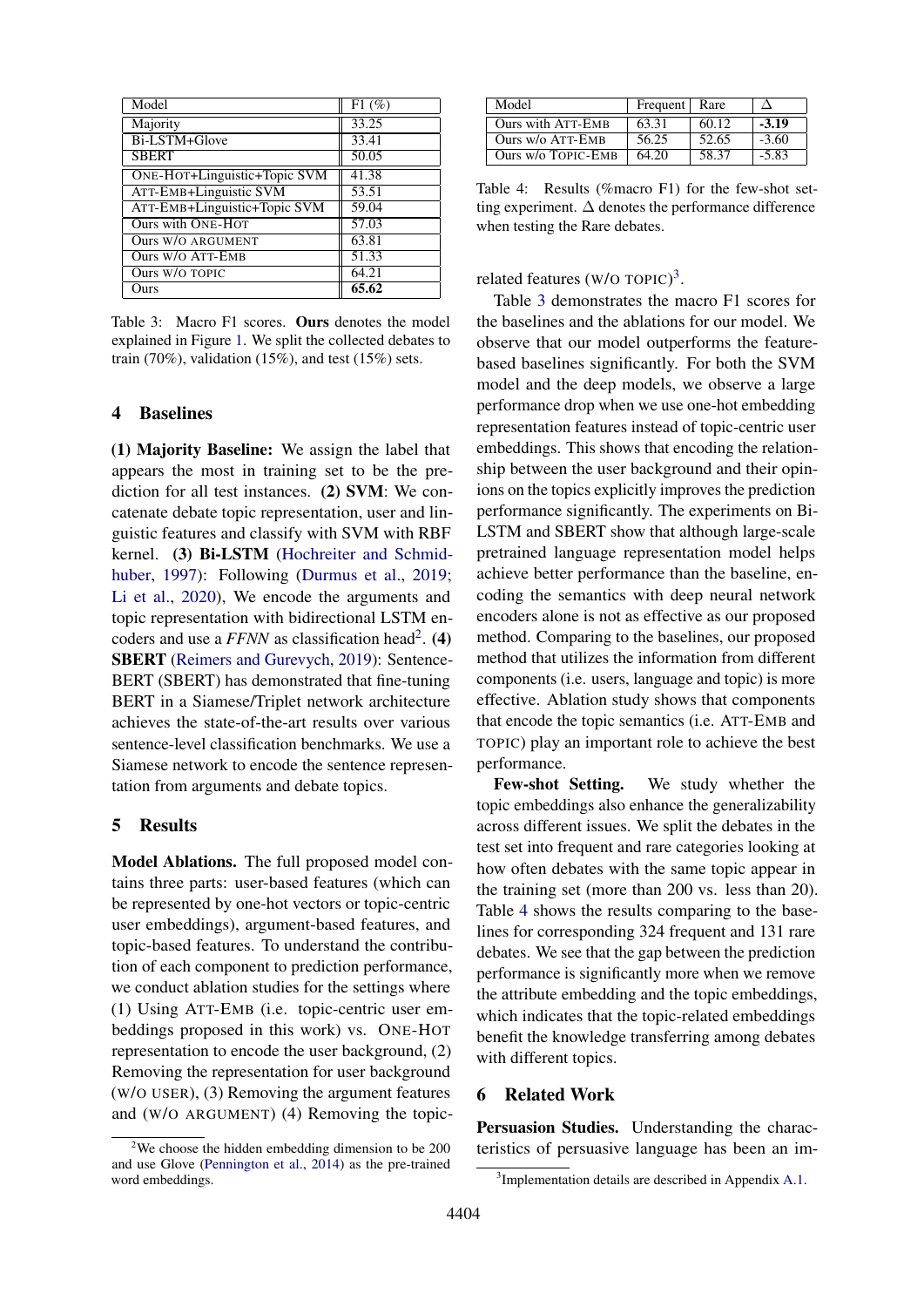portant area of study in the Sociology, Psychology [\(Kelman,](#page-5-12) [1961;](#page-5-12) [Burgoon et al.,](#page-4-5) [1975;](#page-4-5) [Chaiken,](#page-4-6) [1987;](#page-4-6) [Tykocinskl et al.,](#page-6-5) [1994;](#page-6-5) [Chambliss and Gar](#page-4-7)[ner,](#page-4-7) [1996\)](#page-4-7) and NLP communities [\(Hasan and Ng,](#page-5-13) [2014;](#page-5-13) [Habernal and Gurevych,](#page-5-14) [2016a](#page-5-14)[,b;](#page-5-15) [Fang et al.,](#page-5-16) [2016;](#page-5-16) [Al-Khatib et al.,](#page-4-8) [2017;](#page-4-8) [Wang et al.,](#page-6-6) [2019\)](#page-6-6). The emergence of social media and argumentative forums has further attracted researchers to study the dynamics of persuasion on these platforms, including Twitter [\(Tan et al.,](#page-6-7) [2014\)](#page-6-7), ChangeMyView community on Reddit [\(Tan et al.,](#page-6-0) [2016;](#page-6-0) [Hidey et al.,](#page-5-17) [2017\)](#page-5-17) and DDO [\(Durmus and Cardie,](#page-4-3) [2019\)](#page-4-3). In this work, we use DDO since it includes a wide-range of user information including users' opinions on various controversial topics as well as well-structured debates with audience votes.

Topic Aware Argument Mining. [Farra et al.](#page-5-18) [\(2015\)](#page-5-18) studied the effect of topic relevancy or consistency on essay scoring. [Bosc et al.](#page-4-9) [\(2016\)](#page-4-9) proposes a dataset of Social Media data with coarse topic labels extracted from the hashtags (e.g., #AppleWatch). [Zeng et al.](#page-6-8) [\(2020\)](#page-6-8) designed a model to encode the latent topics of argumentative conversations. Unlike the previous work, our work studies the effect of argument topic for structured debates explicitly for predicting persuasion.

# 7 Conclusion

In this paper, we study the impact of topicrelatedness in debate persuasion and find that involving the semantics and features of the debate topics will achieve the best performing model. Moreover, we find that using pretrained embeddings that jointly encode the issues related to the topics and people's characteristics will largely benefit the training process and generalizability. Finally, we find that focusing on the debate topic in making arguments can be an effective strategy in online debates.

# Acknowledgements

We thank all the anonymous reviewers for their helpful feedback. This work was supported in part by NSF grant IIS-1815455. The views and conclusions contained herein are those of the authors and should not be interpreted as necessarily representing the official policies or endorsements, either expressed or implied, of NSF or the U.S. Government.

### References

- <span id="page-4-8"></span>Khalid Al-Khatib, Henning Wachsmuth, Matthias Hagen, and Benno Stein. 2017. [Patterns of argumen](https://doi.org/10.18653/v1/D17-1141)[tation strategies across topics.](https://doi.org/10.18653/v1/D17-1141) In *Proceedings of the 2017 Conference on Empirical Methods in Natural Language Processing*, pages 1351–1357, Copenhagen, Denmark. Association for Computational Linguistics.
- <span id="page-4-2"></span>Oren Barkan and Noam Koenigstein. 2016. [ITEM2VEC: neural item embedding for col](https://doi.org/10.1109/MLSP.2016.7738886)[laborative filtering.](https://doi.org/10.1109/MLSP.2016.7738886) In *Proceedings of MLSP 2016*.
- <span id="page-4-9"></span>Tom Bosc, Elena Cabrio, and Serena Villata. 2016. [DART: a dataset of arguments and their relations](https://www.aclweb.org/anthology/L16-1200) [on Twitter.](https://www.aclweb.org/anthology/L16-1200) In *Proceedings of the Tenth International Conference on Language Resources and Evaluation (LREC'16)*, pages 1258–1263, Portorož, Slovenia. European Language Resources Association (ELRA).
- <span id="page-4-5"></span>Michael Burgoon, Stephen B. Jones, and Diane Steward. 1975. [Towards a message-centered theory of](https://doi.org/https://doi.org/10.1111/j.1468-2958.1975.tb00271.x) [persuasion: Three empirical investigation of lan](https://doi.org/https://doi.org/10.1111/j.1468-2958.1975.tb00271.x)[guage intensity.](https://doi.org/https://doi.org/10.1111/j.1468-2958.1975.tb00271.x) *Human Communication Research*,  $1(3):240 - 256.$
- <span id="page-4-6"></span>Shelly Chaiken. 1987. The heuristic model of persuasion. In *Social influence: the ontario symposium*, volume 5, pages 3–39.
- <span id="page-4-7"></span>Marilyn J. Chambliss and Ruth Garner. 1996. [Do](https://doi.org/10.1177/0741088396013003001) [adults change their minds after reading persuasive](https://doi.org/10.1177/0741088396013003001) [text?](https://doi.org/10.1177/0741088396013003001) *Written Communication*, 13(3):291–313.
- <span id="page-4-1"></span>Abhimanyu Das, Sreenivas Gollapudi, Emre Kıcıman, and Onur Varol. 2016. Information dissemination in heterogeneous-intent networks. In *Proceedings of the 8th ACM Conference on Web Science*, pages 259–268.
- <span id="page-4-4"></span>Jacob Devlin, Ming-Wei Chang, Kenton Lee, and Kristina Toutanova. 2019. BERT: pre-training of deep bidirectional transformers for language understanding. In *Proceedings of NAACL-HLT 2019*.
- <span id="page-4-0"></span>Esin Durmus and Claire Cardie. 2018. [Exploring the](https://doi.org/10.18653/v1/N18-1094) [role of prior beliefs for argument persuasion.](https://doi.org/10.18653/v1/N18-1094) In *Proceedings of the 2018 Conference of the North American Chapter of the Association for Computational Linguistics: Human Language Technologies, Volume 1 (Long Papers)*, pages 1035–1045, New Orleans, Louisiana. Association for Computational Linguistics.
- <span id="page-4-3"></span>Esin Durmus and Claire Cardie. 2019. [A corpus for](https://doi.org/10.18653/v1/P19-1057) [modeling user and language effects in argumenta](https://doi.org/10.18653/v1/P19-1057)[tion on online debating.](https://doi.org/10.18653/v1/P19-1057) In *Proceedings of the 57th Annual Meeting of the Association for Computational Linguistics*, pages 602–607, Florence, Italy. Association for Computational Linguistics.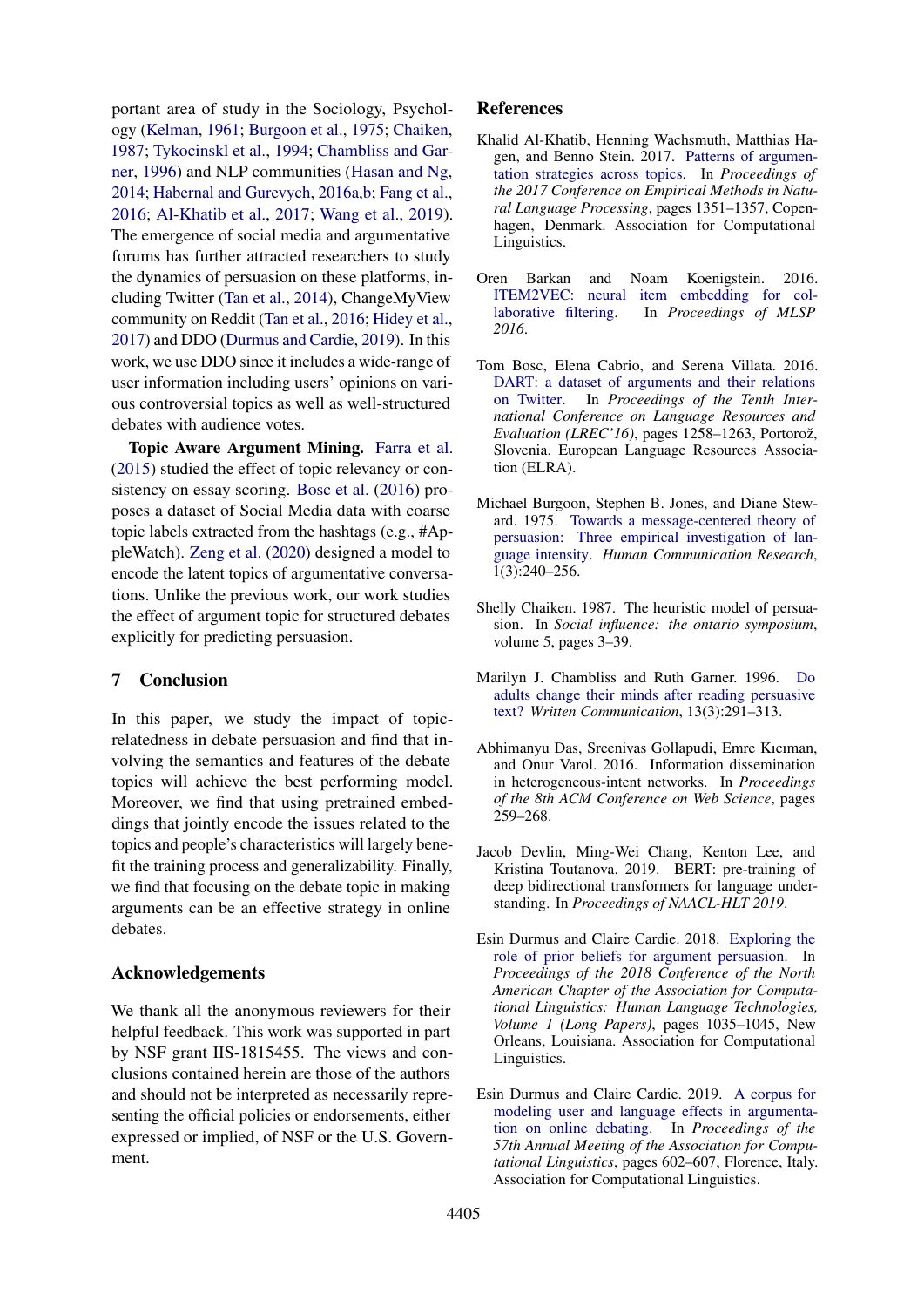- <span id="page-5-9"></span>Esin Durmus, Faisal Ladhak, and Claire Cardie. 2019. [The role of pragmatic and discourse context in de](https://doi.org/10.18653/v1/D19-1568)[termining argument impact.](https://doi.org/10.18653/v1/D19-1568) In *Proceedings of the 2019 Conference on Empirical Methods in Natural Language Processing and the 9th International Joint Conference on Natural Language Processing (EMNLP-IJCNLP)*, pages 5668–5678, Hong Kong, China. Association for Computational Linguistics.
- <span id="page-5-16"></span>Hao Fang, Hao Cheng, and Mari Ostendorf. 2016. [Learning latent local conversation modes for pre](https://doi.org/10.18653/v1/W16-6209)[dicting comment endorsement in online discussions.](https://doi.org/10.18653/v1/W16-6209) In *Proceedings of The Fourth International Workshop on Natural Language Processing for Social Media*, pages 55–64, Austin, TX, USA. Association for Computational Linguistics.
- <span id="page-5-18"></span>Noura Farra, Swapna Somasundaran, and Jill Burstein. 2015. [Scoring persuasive essays using opinions and](https://doi.org/10.3115/v1/W15-0608) [their targets.](https://doi.org/10.3115/v1/W15-0608) In *Proceedings of the Tenth Workshop on Innovative Use of NLP for Building Educational Applications*, pages 64–74, Denver, Colorado. Association for Computational Linguistics.
- <span id="page-5-1"></span>Vanessa Wei Feng and Graeme Hirst. 2011. [Classify](https://www.aclweb.org/anthology/P11-1099)[ing arguments by scheme.](https://www.aclweb.org/anthology/P11-1099) In *Proceedings of the 49th Annual Meeting of the Association for Computational Linguistics: Human Language Technologies*, pages 987–996, Portland, Oregon, USA. Association for Computational Linguistics.
- <span id="page-5-14"></span>Ivan Habernal and Iryna Gurevych. 2016a. [What](https://doi.org/10.18653/v1/D16-1129) [makes a convincing argument? empirical analysis](https://doi.org/10.18653/v1/D16-1129) [and detecting attributes of convincingness in web](https://doi.org/10.18653/v1/D16-1129) [argumentation.](https://doi.org/10.18653/v1/D16-1129) In *Proceedings of the 2016 Conference on Empirical Methods in Natural Language Processing*, pages 1214–1223, Austin, Texas. Association for Computational Linguistics.
- <span id="page-5-15"></span>Ivan Habernal and Iryna Gurevych. 2016b. [Which](https://doi.org/10.18653/v1/P16-1150) [argument is more convincing? analyzing and pre](https://doi.org/10.18653/v1/P16-1150)[dicting convincingness of web arguments using bidi](https://doi.org/10.18653/v1/P16-1150)[rectional LSTM.](https://doi.org/10.18653/v1/P16-1150) In *Proceedings of the 54th Annual Meeting of the Association for Computational Linguistics (Volume 1: Long Papers)*, pages 1589– 1599, Berlin, Germany. Association for Computational Linguistics.
- <span id="page-5-13"></span>Kazi Saidul Hasan and Vincent Ng. 2014. [Why are](https://doi.org/10.3115/v1/D14-1083) [you taking this stance? identifying and classify](https://doi.org/10.3115/v1/D14-1083)[ing reasons in ideological debates.](https://doi.org/10.3115/v1/D14-1083) In *Proceedings of the 2014 Conference on Empirical Methods in Natural Language Processing (EMNLP)*, pages 751– 762, Doha, Qatar. Association for Computational Linguistics.
- <span id="page-5-17"></span>Christopher Hidey, Elena Musi, Alyssa Hwang, Smaranda Muresan, and Kathy McKeown. 2017. [Analyzing the semantic types of claims and premises](https://doi.org/10.18653/v1/W17-5102) [in an online persuasive forum.](https://doi.org/10.18653/v1/W17-5102) In *Proceedings of the 4th Workshop on Argument Mining*, pages 11– 21, Copenhagen, Denmark. Association for Computational Linguistics.
- <span id="page-5-8"></span>Sepp Hochreiter and Jürgen Schmidhuber. 1997. Long short-term memory. *Neural computation*, 9(8):1735–1780.
- <span id="page-5-2"></span>Charles M Judd and Jon A Krosnick. 1989. The structural bases of consistency among political attitudes: Effects of political expertise and attitude importance. *Attitude structure and function*.
- <span id="page-5-12"></span>Herbert C. Kelman. 1961. [Processes of Opinion](https://doi.org/10.1086/266996) [Change.](https://doi.org/10.1086/266996) *Public Opinion Quarterly*, 25(1):57–78.
- <span id="page-5-10"></span>Jialu Li, Esin Durmus, and Claire Cardie. 2020. [Ex](https://www.aclweb.org/anthology/2020.emnlp-main.716)[ploring the role of argument structure in online de](https://www.aclweb.org/anthology/2020.emnlp-main.716)[bate persuasion.](https://www.aclweb.org/anthology/2020.emnlp-main.716) In *Proceedings of the 2020 Conference on Empirical Methods in Natural Language Processing (EMNLP)*, pages 8905–8912, Online. Association for Computational Linguistics.
- <span id="page-5-5"></span>Liane Longpre, Esin Durmus, and Claire Cardie. 2019. [Persuasion of the undecided: Language vs. the lis](https://doi.org/10.18653/v1/W19-4519)[tener.](https://doi.org/10.18653/v1/W19-4519) In *Proceedings of the 6th Workshop on Argument Mining*.
- <span id="page-5-0"></span>Stephanie Lukin, Pranav Anand, Marilyn Walker, and Steve Whittaker. 2017. [Argument strength is in the](https://www.aclweb.org/anthology/E17-1070) [eye of the beholder: Audience effects in persuasion.](https://www.aclweb.org/anthology/E17-1070) In *Proceedings of the 15th Conference of the European Chapter of the Association for Computational Linguistics: Volume 1, Long Papers*, pages 742–753, Valencia, Spain. Association for Computational Linguistics.
- <span id="page-5-4"></span>Tomas Mikolov, Ilya Sutskever, Kai Chen, Greg S Corrado, and Jeff Dean. 2013. [Distributed representa](http://papers.nips.cc/paper/5021-distributed-representations-of-words-and-phrases-and-their-compositionality.pdf)[tions of words and phrases and their compositional](http://papers.nips.cc/paper/5021-distributed-representations-of-words-and-phrases-and-their-compositionality.pdf)[ity.](http://papers.nips.cc/paper/5021-distributed-representations-of-words-and-phrases-and-their-compositionality.pdf) In *NIPS 2013*.
- <span id="page-5-11"></span>Jeffrey Pennington, Richard Socher, and Christopher D. Manning. 2014. Glove: Global vectors for word representation. In *Proceedings of EMNLP 2014*, pages 1532–1543.
- <span id="page-5-7"></span>Nils Reimers and Iryna Gurevych. 2019. [Sentence-](https://doi.org/10.18653/v1/D19-1410)[BERT: Sentence embeddings using Siamese BERT](https://doi.org/10.18653/v1/D19-1410)[networks.](https://doi.org/10.18653/v1/D19-1410) In *Proceedings of the 2019 Conference on Empirical Methods in Natural Language Processing and the 9th International Joint Conference on Natural Language Processing (EMNLP-IJCNLP)*, pages 3982–3992, Hong Kong, China. Association for Computational Linguistics.
- <span id="page-5-3"></span>Sonalini Sapra. 2012. Feminist perspectives on the environment. In *Oxford Research Encyclopedia of International Studies*.
- <span id="page-5-6"></span>Swapna Somasundaran and Janyce Wiebe. 2010. [Rec](http://dl.acm.org/citation.cfm?id=1860631.1860645)[ognizing stances in ideological on-line debates.](http://dl.acm.org/citation.cfm?id=1860631.1860645) In *Proceedings of the NAACL HLT 2010 Workshop on Computational Approaches to Analysis and Generation of Emotion in Text*, CAAGET '10, pages 116– 124, Stroudsburg, PA, USA. Association for Computational Linguistics.